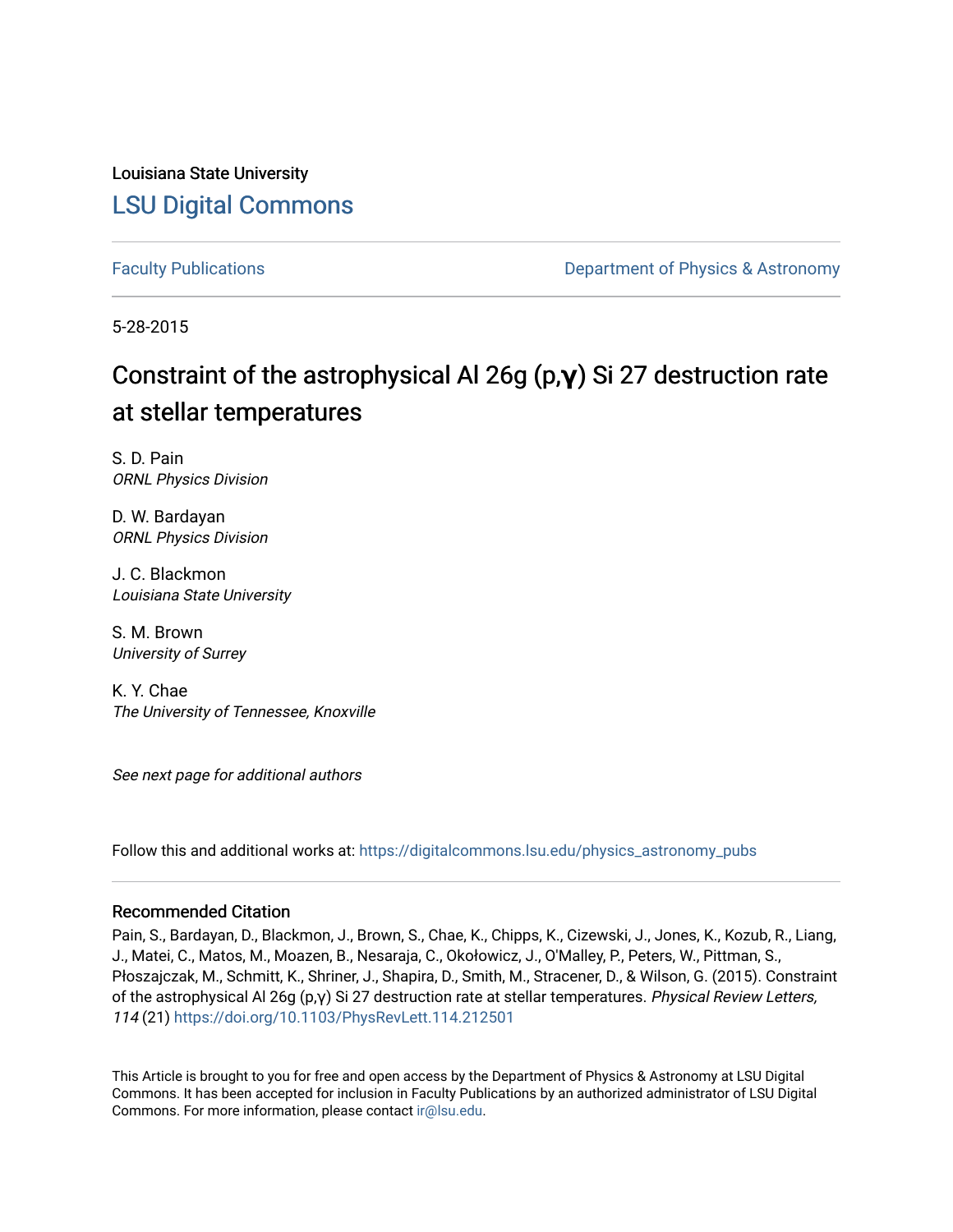### Authors

S. D. Pain, D. W. Bardayan, J. C. Blackmon, S. M. Brown, K. Y. Chae, K. A. Chipps, J. A. Cizewski, K. L. Jones, R. L. Kozub, J. F. Liang, C. Matei, M. Matos, B. H. Moazen, C. D. Nesaraja, J. Okołowicz, P. D. O'Malley, W. A. Peters, S. T. Pittman, M. Płoszajczak, K. T. Schmitt, J. F. Shriner, D. Shapira, M. S. Smith, D. W. Stracener, and G. L. Wilson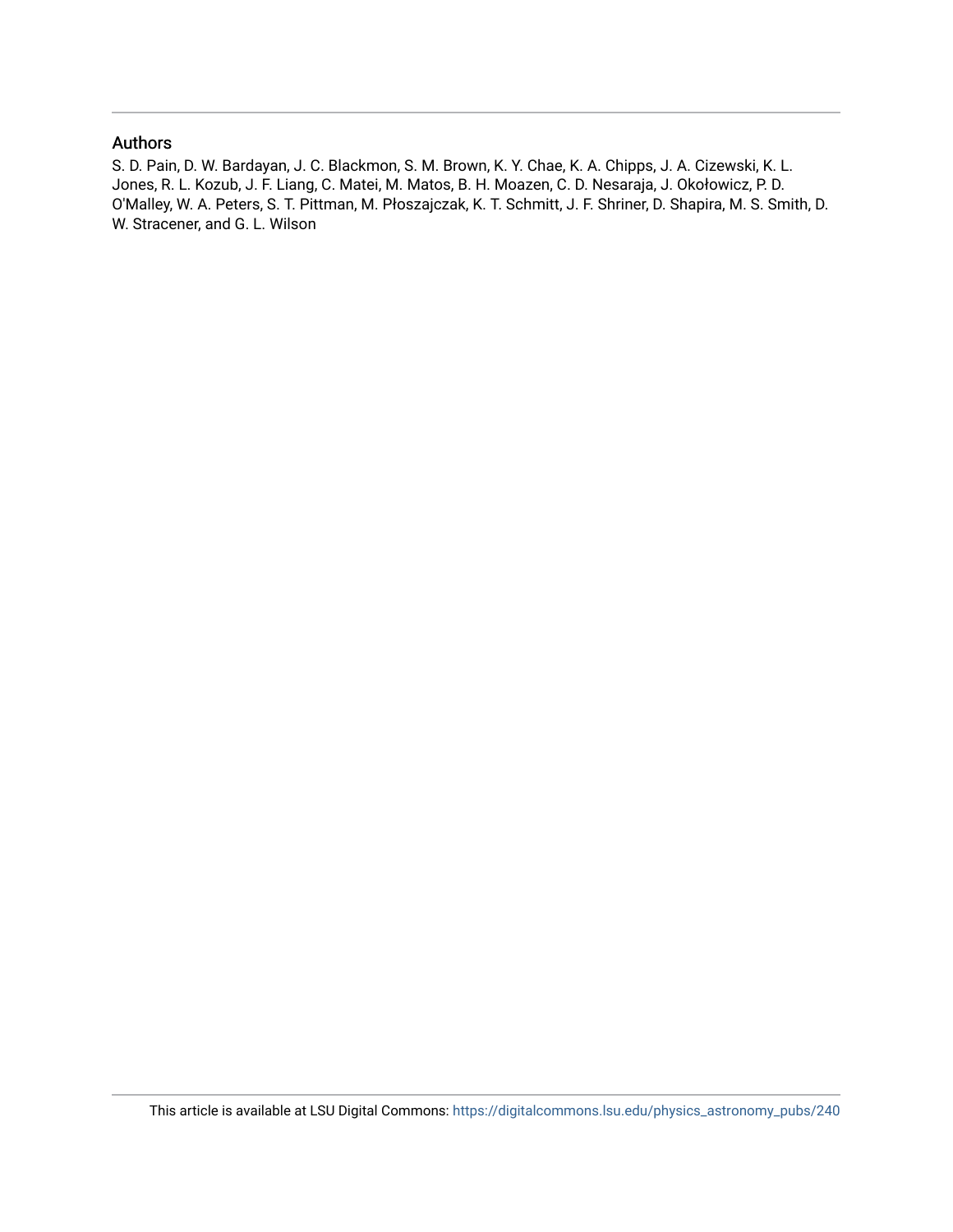

# CHORUS

This is the accepted manuscript made available via CHORUS. The article has been published as:

## Constraint of the Astrophysical  $\hat{\ }$ {26g}Al(p,γ) $\hat{\ }$ {27}Si Destruction Rate at Stellar Temperatures

S. D. Pain, D. W. Bardayan, J. C. Blackmon, S. M. Brown, K. Y. Chae, K. A. Chipps, J. A. Cizewski, K. L. Jones, R. L. Kozub, J. F. Liang, C. Matei, M. Matos, B. H. Moazen, C. D. Nesaraja, J. Okołowicz, P. D. O'Malley, W. A. Peters, S. T. Pittman, M. Płoszajczak, K. T. Schmitt, J. F. Shriner, Jr., D. Shapira, M. S. Smith, D. W. Stracener, and G. L. Wilson Phys. Rev. Lett. **114**, 212501 — Published 28 May 2015 DOI: [10.1103/PhysRevLett.114.212501](http://dx.doi.org/10.1103/PhysRevLett.114.212501)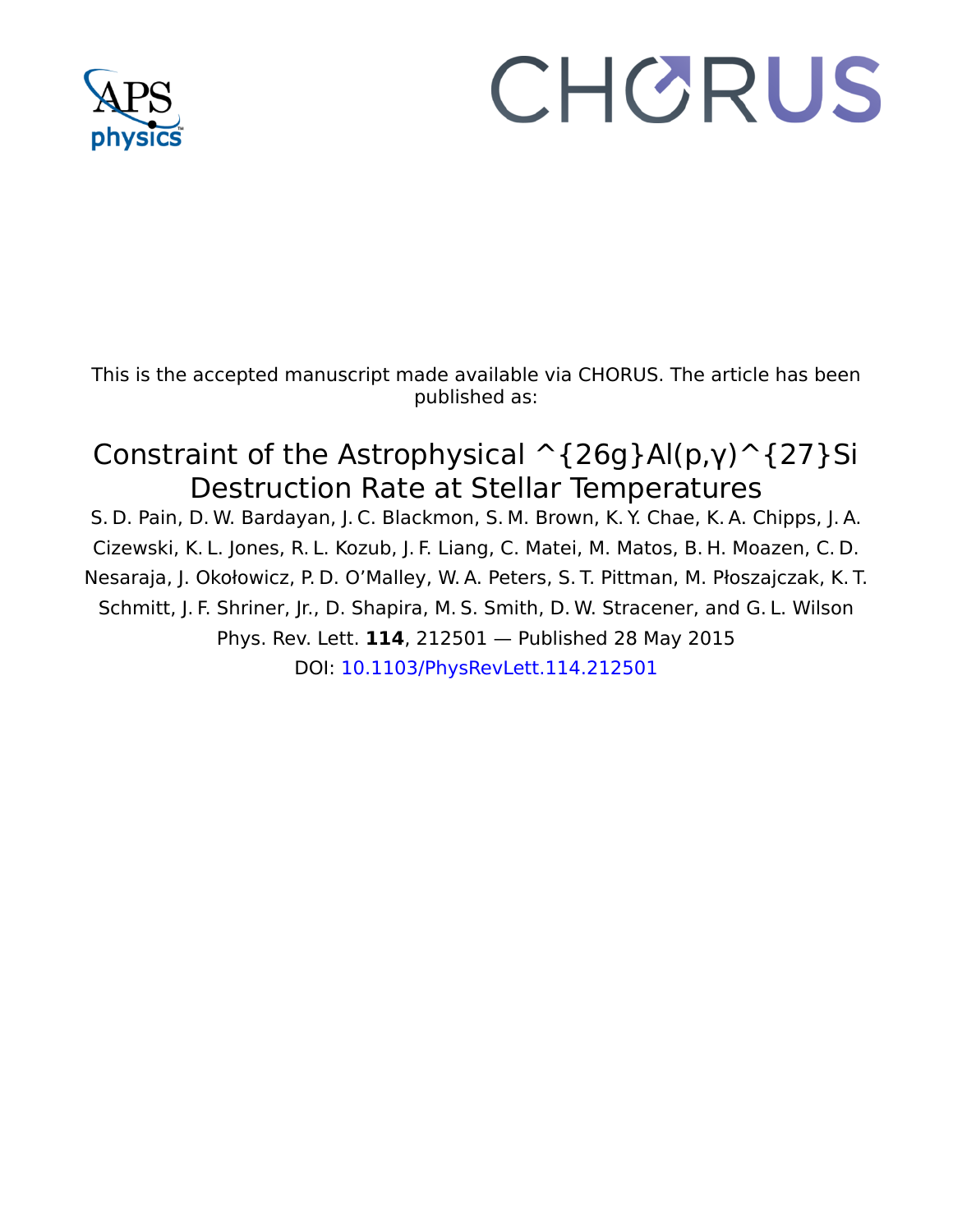### Constraint of the astrophysical  $^{26g}\text{Al}(p,\gamma)^{27}\text{Si}$  destruction rate at stellar temperatures

S. D. Pain,<sup>1,\*</sup> D. W. Bardayan,<sup>1,2</sup> J. C. Blackmon,<sup>3</sup> S. M. Brown,<sup>4</sup> K. Y. Chae,<sup>5,6</sup> K. A. Chipps,<sup>7</sup>

J. A. Cizewski,<sup>7</sup> K. L. Jones,<sup>5</sup> R. L. Kozub,<sup>8</sup> J. F. Liang,<sup>1</sup> C. Matei,<sup>9</sup> M. Matos,<sup>3</sup> B. H. Moazen,<sup>5</sup>

C. D. Nesaraja,<sup>1</sup> J. Okołowicz,<sup>10</sup> P. D. O'Malley,<sup>7</sup> W. A. Peters,<sup>9</sup> S. T. Pittman,<sup>5</sup> M. Płoszajczak,<sup>11</sup>

K. T. Schmitt,<sup>5</sup> J. F. Shriner, Jr,<sup>8</sup> D. Shapira,<sup>1</sup> M. S. Smith,<sup>1</sup> D. W. Stracener,<sup>1</sup> and G. L. Wilson<sup>4</sup>

<sup>1</sup> Physics Division, Oak Ridge National Laboratory, Oak Ridge, Tennessee 37831, USA

<sup>2</sup>Department of Physics, University of Notre Dame, Notre Dame, IN 46556, USA

<sup>3</sup>Department of Physics and Astronomy, Louisiana State University, Baton Rouge, Louisiana 70803, USA

<sup>4</sup>Department of Physics, University of Surrey, Guildford, Surrey GU2 7XH, United Kingdom

<sup>5</sup>Department of Physics and Astronomy, University of Tennessee, Knoxville, Tennessee 37996, USA

 $6$ Department of Physics, Sungkyunkwan University, Suwon 440-746, Korea

<sup>7</sup>Department of Physics and Astronomy, Rutgers University, New Brunswick, New Jersey 08903, USA

 $8$ Department of Physics, Tennessee Technological University, Cookeville, Tennessee 38505, USA

 $9$ Oak Ridge Associated Universities, Building 6008,

P.O. Box 2008, Oak Ridge, Tennessee 37831-6374, USA

 $^{10}$ Institute of Nuclear Physics, Polish Academy of Sciences, Radzikowskiego 152, PL-31342 Kraków, Poland

 $^{11}$ Grand Accélérateur National d'Ions Lourds (GANIL),

CEA/DSMCNRS/IN2P3, Boîte Postale 55027, F-14076 Caen Cedex, France

(Dated: April 1, 2015)

The galactic 1.809-MeV  $\gamma$ -ray signature from the  $\beta$  decay of <sup>26g</sup>Al is a dominant target of  $\gamma$ -ray astronomy, of which a significant component is understood to originate from massive stars. The <sup>26g</sup>Al(p,  $\gamma$ )<sup>27</sup>Si reaction is a major destruction pathway for <sup>26g</sup>Al at stellar temperatures, but the reaction rate is poorly constrained due to uncertainties in the strengths of low-lying resonances in <sup>27</sup>Si. The <sup>26g</sup>Al(d, p)<sup>27</sup>Al reaction has been employed in inverse kinematics to determine the spectroscopic factors, and hence resonance strengths, of proton resonances in <sup>27</sup>Si via mirror symmetry. The strength of the 127-keV resonance is found to be a factor of four higher than the previously adopted upper limit, and the upper limit for the 68-keV resonance has been reduced by an order of magnitude, considerably constraining the <sup>26g</sup>Al destruction rate at stellar temperatures.

Astronomical observables that can be related directly and unambiguously to individual nuclear isotopes provide unparalleled constraints on nucleosynthetic processes in astrophysical environments. However, such signatures are still only sparsely available, coming largely from isotopic ratios in meteoritic grains and astronomical observation of a handful of  $\gamma$ -ray lines, the latter providing a relatively direct probe of the source distribution. Arguably the most studied  $\gamma$ -ray signature is the 1.809-MeV line from the  $\beta$  decay  $(t_{1/2} = 7.2 \times 10^5 \text{ y})$  of the  $J^{\pi} = 5^+$  ground state of <sup>26</sup>Al (<sup>26g'</sup>Al), a direct indication of the ongoing formation of <sup>26</sup>Al within our Galaxy. This signature is insensitive to <sup>26</sup>Al synthesized in its  $0^+$ metastable state at 228 keV ( $^{26m}$ Al), which  $\beta$  decays to the <sup>26</sup>Mg ground state  $(t_{1/2} = 6.34 \text{ s } [1])$ . Following inferences of <sup>26</sup>Al from meteoritic isotopic ratios [2] and the subsequent landmark astronomical detection of the <sup>26g</sup>Al  $\gamma$ -ray signature [3], <sup>26g</sup>Al has been the focus of increasingly sensitive measurements, aided by and driving the development of satellite-based  $\gamma$ -ray telescopes [4, 5]. The first Galactic intensity map of an individual  $\gamma$ -ray line [6], culminating in a nine-year exposure, and a subsequent 1.5-year measurement by the INTEGRAL  $\gamma$ -ray observatory which measured the Doppler-shift of this line with respect to the Galactic center [7], demonstrate that  $^{26g}$ Al has Galaxy-wide origins, suggesting a commonlyoccurring progenitor. Additionally, in localized sources

such as Cygnus and Orion, detailed spatial studies have used <sup>26</sup><sup>g</sup>Al as a tracer for the dispersal of massive-star ejecta within surrounding molecular clouds [8].

Directional comparison between  $^{26g}$ Al and other astronomical observables constrains the dominant sources of <sup>26g</sup>Al [9]. A strong correlation between <sup>26g</sup>Al and a Cosmic Background Explorer survey of 53-GHz microwave free-free emission, an indicator of ionized gas clouds and hence HII regions of massive  $(M > 20 M_{\odot})$  star formation [10], suggests a significant massive-star component to galactic  $^{26g}\text{Al}$  production. However, the relative contributions to the  $^{26g}$ Al flux remains uncertain, with contributors including classical novae [11], asymptotic giant branch (AGB) stars [12], and massive stars. For the latter, it is unclear whether  $^{26g}$ Al is predominantly distributed by stellar winds during the star's lifetime, or synthesized during the explosive demise as a type II supernova (SNII) [13, 14]. An observational constraint is the ratio of <sup>26g</sup>Al to <sup>60</sup>Fe ( $t_{1/2} = 2 \times 10^6$  y), another radioisotope detected astronomically. As SNII are understood to produce both species, but stellar winds are not a significant source of  ${}^{60}Fe$ , considerable effort has been expended on measuring and interpreting the astronomical  ${}^{60}Fe/{}^{26g}$ Al ratio. Uncertainties in stellar metalicity and rotations, and the thermonuclear reaction rates for massive stars, impact this interpretation.

A quantitative understanding of the  $^{26g}$ Al flux requires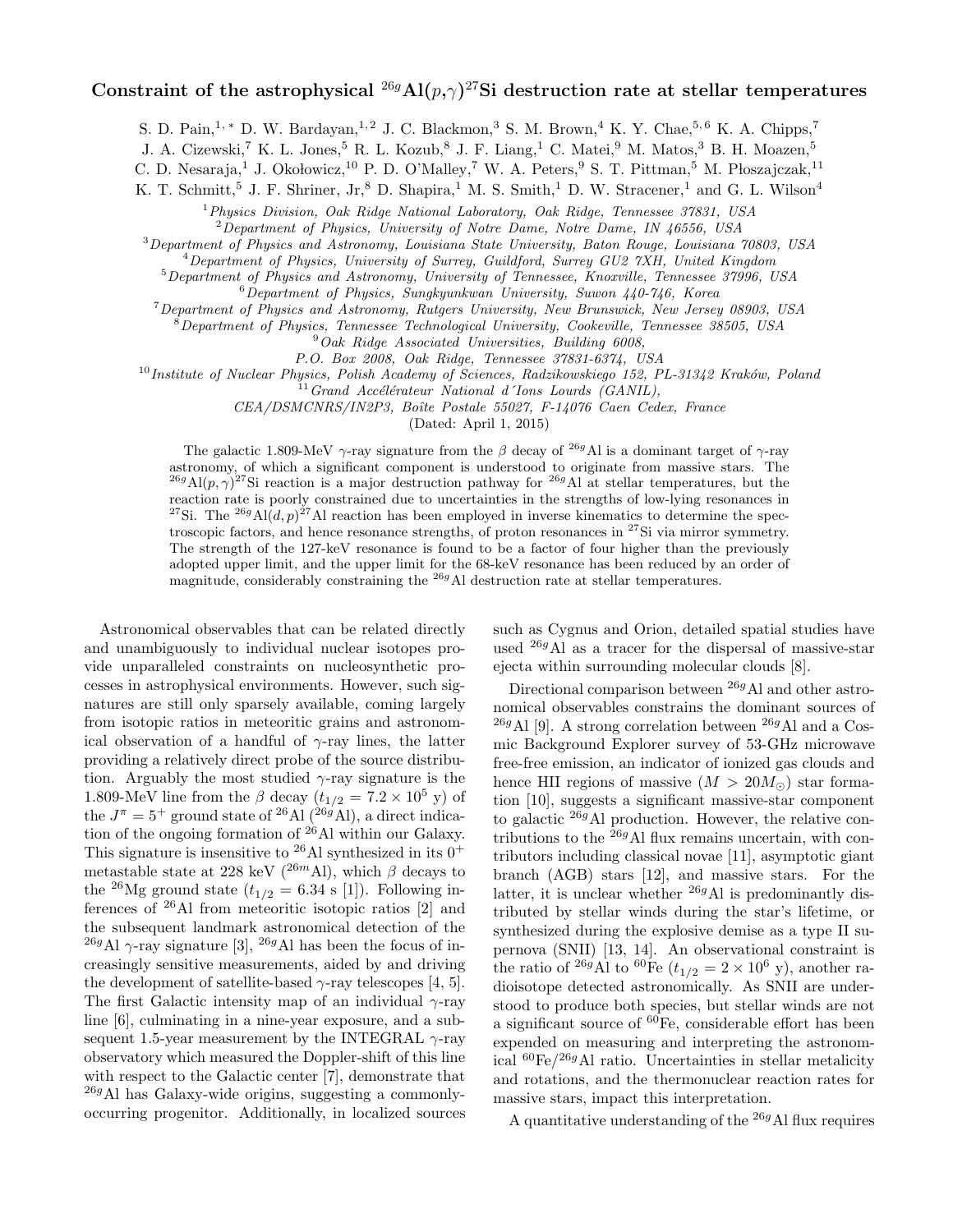| $E_x$ (keV)  | $E_{res}$ (keV)    | $J^{\pi}$      | $\omega\gamma$ (meV)                      | <sup>27</sup> Al $E_x$ (keV) |
|--------------|--------------------|----------------|-------------------------------------------|------------------------------|
| 7469         | 6                  | $(1/2, 5/2)^+$ | $< 1.8 \times 10^{-60}$ [18] <sup>a</sup> | 7676                         |
| $(7493)^{b}$ | $\left( 30\right)$ | $(3/2^{+})$    |                                           | 7799                         |
| 7532         | 68                 | $5/2^+$        | $< 2.3 \times 10^{-10}$ [18] <sup>a</sup> | 7790                         |
| $(7557)^c$   | (94)               | $(3/2^+)$      | $< 3.4 \times 10^{-12}$                   | 7858                         |
| 7590         | 127                | $9/2^+$        | $< 5.9 \times 10^{-6}$ [19] <sup>d</sup>  | 7807                         |
| 7652         | 189                | $11/2^+$       | $0.055(9)$ [20], $0.035(7)$ [21]          | 7950                         |
| 7694         | 231                | $5/2^+$        | $\leq 0.010$ [20]                         | 7722                         |
| 7704         | 241                | $7/2^{-}$      | $0.010(5)$ [20]                           | 7900                         |
| 7739         | 276                | $9/2^+$        | $3.8(10)$ [22], $2.9(3)$ [20]             | 7998                         |

TABLE I. Resonances in <sup>27</sup>Si above the <sup>26</sup>Al + p threshold at 7463.0(2) keV [15], previous experimental constraints on <sup>26</sup>Al +  $p$  resonance strengths, and mirror assignments in <sup>27</sup>Al (from Ref. [16, 17]).

Derived assuming a reduced proton width of 1, and  $\ell_p \geq 2$ .

<sup>b</sup> This level in <sup>27</sup>Si, tentatively placed at 7493 keV, was cautiously associated with the only nearby unpaired mirror in <sup>27</sup>Al, thereby receiving a  $(3/2^+)$  assignment [17], requiring  $\ell_p \ge 4$ .<br><sup>c</sup> This tentatively-observed level is surmised to be the mirror to a low-spin  $T = 3/2$  state, with  $\omega \gamma$  well below the previous upper limit

[18], and is expected to contribute negligibly to the <sup>26</sup>Al( $p, \gamma$ )<sup>27</sup>Si rate [16] (see text).

<sup>d</sup> Derived from the <sup>26</sup>Al + p spectroscopic factor constrained in Ref. [19].

detailed knowledge of the thermonuclear rates of formation and destruction of <sup>26</sup>Al. In thermal environments above  $\sim$  200 MK, dynamic coupling between <sup>26g</sup>Al and  $^{26m}\text{Al}$  via levels at 0.417 MeV (3<sup>+</sup>) and 1.058 MeV (1<sup>+</sup>) [23] decreases the effective  $\beta$ -decay lifetime for <sup>26g</sup>Al. Below ∼ 150 MK, the ground and metastable states are isolated due to their vastly different structure (an M5 transition is required), resulting in a destruction rate governed by capture reactions. The <sup>26g</sup>Al $(p,\gamma)$ <sup>27</sup>Si reaction contributes to the destruction rate in novae and AGB stars, and is understood to be the dominant reaction destroying <sup>26</sup><sup>g</sup>Al during convective H burning in massive stars [24]. At such temperatures, the <sup>26g</sup>Al $(p,\gamma)^{27}$ Si reaction rate is determined by the properties of resonances in <sup>27</sup>Si below ∼ 300 keV. These resonances are listed in Table I, in which energies,  $J^{\pi}$  and mirror assignments in <sup>27</sup>Al are from a recent  $\gamma$ -ray spectroscopy measurement [17] (unless noted). The resonance strengths  $(\omega \gamma)$  from the 189-keV resonance and higher are constrained by direct measurements of the <sup>26g</sup>Al $(p,\gamma)$ <sup>27</sup>Si reaction [20–22]. At lower energies, as  $^{26g}$ Al beam intensities have been insufficient to date for direct measurements, upper limits only have been placed on  $\omega\gamma$  via indirect techniques. In most cases, the single constraint is a coarse upper limit from the minimum possible orbital angular momentum  $\ell_p$  for each resonance, under the assumption of maximum reduced proton width,  $\theta_p^2 = 1$  [18]; in reality  $\omega \gamma$  could be orders of magnitude lower than these limits, depending on the spectroscopic structure of these states.

The 127-keV resonance  $(E_x = 7590 \text{ keV})$  is the only state that can be populated via  $\ell_p = 0$  proton capture on the  $5^{+}$   $^{26g}\mathrm{Al}$  for which  $\omega\gamma$  is not measured directly. Lying at an energy relevant for AGB [12] and Wolf-Rayet (WR) [24] stars, the properties of this resonance are particularly important. However, only an upper limit has been

placed on  $\omega\gamma$ , stemming from spectroscopic factors from a measurement of  $^{26}$ Al( $^{3}$ He, $d$ ) $^{27}$ Si [19]. This measurement, performed on a carbon-backed  $\text{Al}_2\text{O}_3$  target (enriched to  $6.3\%$  <sup>26</sup>Al:<sup>27</sup>Al), was hampered by background and the weak population of this state, the upper limit being constrained by data at a single angle. Nevertheless, by necessity this limit on  $\omega\gamma$  has been widely adopted for rates including the 127-keV resonance [16, 24, 25]. The strength of this resonance has been recently reexamined by Parikh et al. [26], by reconsidering the uncertainties associated with the  $^{26}$ Al( $^{3}$ He, $d$ ) $^{27}$ Si upper limit. Three independent issues were noted (relating to fitting of the sparse experimental data, the reaction calculation employed and a systematic discrepancy with a direct measurement) which could affect  $\omega\gamma$  by factors of 20, 5, and 5, respectively. They consequently evaluated the impact of increasing  $\omega\gamma$  by factors of ~ 24 and ~ 240 for this resonance, affecting the  $^{26g}$ Al yields in AGB stars (30%) to 83% decrease), and novae (6% to 40% decrease). They concluded that experiments should be performed to address this uncertainty. In an independent study [24], increasing the reaction rate at temperatures for H-core burning in massive WR stars by factors of 10 and 100 resulted in a decrease in <sup>26g</sup>Al yields by a factor of 1.8 and 287.

Of the resonances below 127 keV, the 68-keV resonance is likely to have the most astrophysical significance. A possible resonance at 94 keV has only been observed tentatively [18, 27, 28], and was not populated in the recent fusion-evaporation measurement [17]. If it exists, it has been surmised to be mirror to a low-spin  $T = 3/2$  state with a  $3/2^+$  assignment [16]; it is probable that  $\omega\gamma$  is well below the theoretical upper limit listed in Table I, thereby contributing negligibly to the <sup>26g</sup>Al $(p, \gamma)$ <sup>27</sup>Si rate. The remaining two levels (one of which is tentative) are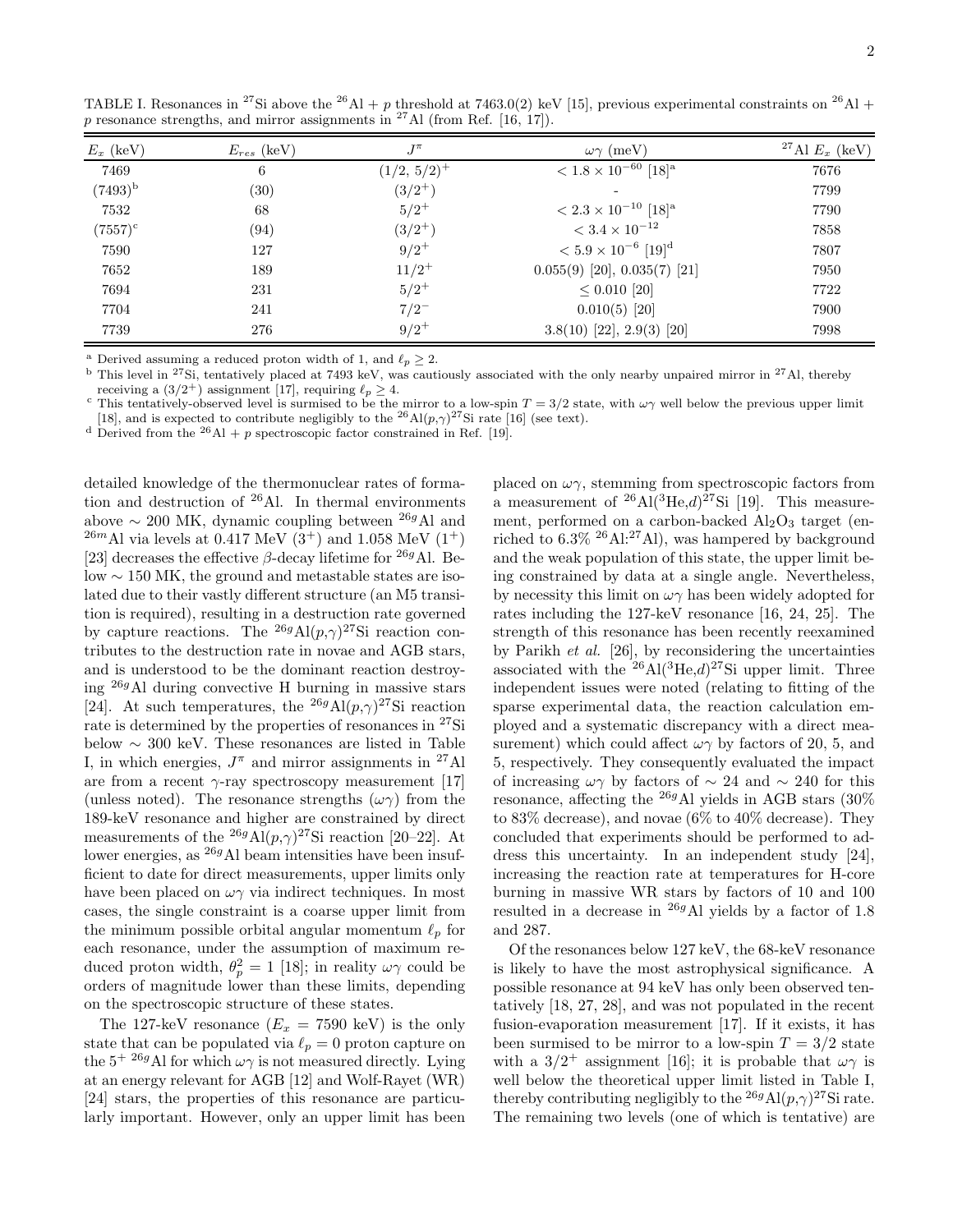too low in energy to have significant astrophysical impact. Consequently,  $\omega\gamma$  for the 68-keV resonance is the other dominant remaining uncertainty. The upper limit reported in Table I was estimated by Lotay et al. [16] assuming (without experimental constraint) a proton spectroscopic factor of  $C^2S \leq 0.3$ .

The <sup>26g</sup>Al( $d,p$ )<sup>27</sup>Al reaction reported herein has been employed to study the single-neutron spectroscopic structure of <sup>27</sup>Al states, in order to constrain via mirror symmetry the single-proton spectroscopic structure, and hence resonance strengths, of the astrophysically important  $5/2^+$  and  $9/2^+$  resonances in <sup>27</sup>Si. These states are located in <sup>27</sup>Si  $(^{27}$ Al) at 7532 keV (7790 keV) and 7590 keV (7807 keV) respectively (see Table I); the mirror assignments stem from their population and decay in fusion-evaporation reactions [17]. A beam of  $^{26g}\text{Al}$  (99%) pure) was produced from a sputter ion source and accelerated to 117 MeV using the 25-MV tandem electrostatic accelerator at the Holifield Radioactive Ion Beam Facility (HRIBF) at Oak Ridge National Laboratory. The beam impinged upon a deuterated polyethylene  $(CD<sub>2</sub>)$  target of areal density  $150(14) \mu\text{g/cm}^2$ , at a typical intensity of  $\sim 5 \times 10^6$  ions per second, for a period of  $\sim 5$  days. The measurement employed the ORRUBA [29] and SIDAR [30] arrays of silicon detectors to detect ejectiles between 95° and 165° in the laboratory ( $\sim 6^{\circ}$  to  $\sim 55^{\circ}$  in the center-of-mass system). In order to determine the total beam exposure, elastically-scattered deuterons were monitored in ORRUBA detectors close to  $\theta_{lab} = 90^{\circ}$ . The rate of this scattering was calibrated directly at a lower beam intensity ( $\sim 2 \times 10^5$  ions per second) at which the incident beam particles could be counted reliably using a self-efficiency-calibrating dual microchannel plate (MCP) detector system [31, 32]. The target thickness was determined by measuring the energy loss of alpha particles from a <sup>244</sup>Cm source traversing the target.

In detectors at backward angles in the laboratory, peaks from the  $(d,p)$  reaction were observed along with a smooth background from reactions induced by the carbon content of the target. The form of this background was measured by running with a carbon target, the yield from which was scaled to a region containing no peaks from the  $(d,p)$  reaction and subtracted from the CD<sub>2</sub>target data. As the  $^{26g}$ Al beam contained a small fraction  $(∼ 1\%)$  of stable <sup>26</sup>Mg contaminant, a short measurement with a pure  $^{26}Mg$  beam was undertaken to quantify the contribution from <sup>26</sup>Mg-induced reactions, which was subsequently subtracted from the data taken with the  $^{26g}$ Al beam. Only two significantly-populated peaks from  $^{26}Mg(d,p)^{27}Mg$  were observed, neither of which overlap the states of interest from  $^{26g}$ Al $(d,p)^{27}$ Al [33]. The (carbon and  $^{26}Mg$ ) background-subtracted excitation energy spectrum, see Fig. 1, exhibits a number of strong peaks from  $^{26g}\text{Al}(d,p)^{27}\text{Al}$ , predominantly populated through  $\ell = 0$  and  $\ell = 2$  neutron transfer, as evidenced by their angular distributions [33]. A peak located at 7805(7) keV



FIG. 1. (Color online) Excitation energy spectrum from <sup>26</sup>Al(d,p)<sup>27</sup>Al at 4.5 A-MeV and 6.5° in the center-of-mass, with a resolution of 72 keV (FWHM). The peak (see inset) identified as containing the 7807 keV  $9/2^+$  level is indicated by the solid (red) vertical line; the nearest neighbouring states (7664 keV and 7950 keV) which can be populated via  $\ell = 0$ neutron-transfer are indicated with the dashed (blue) lines.

potentially contains three unresolved states in <sup>27</sup>Al, including both the 7790 keV  $(5/2^+)$  and 7807 keV  $(9/2^+)$ states (mirrors to the 68-keV and 127-keV resonances in <sup>27</sup>Si, respectively), along with a  $3/2^+$  state at 7799 keV.

The angular distribution associated with the peak at 7805(7) keV is displayed in Fig. 2. Error bars represent the statistical uncertainty in proton yields only, stemming from Gaussian fits to the excitation energy spectrum at each angle. The uncertainty in the overall normalization is  $\sim 12\%$ , with dominant contributions from the target thickness  $(9\%)$  and beam normalization  $(5\%)$ . Angular distributions were analyzed using Finite-Range Adiabatic Distorted Wave Approximation (FR-ADWA) calculations, performed using the code FRESCO [34], to which a  $15\%$  uncertainty in normalization is attributed. Optical potentials were generated with the global parameterization of Chapel-Hill (CH89) [35] using the code TWOFNR [36]. Standard radius and diffuseness parameters ( $r = 1.25$ ,  $a = 0.65$ ) were used for the Woods-Saxon potential used to generate the single-particle wave functions. A description of the experimental angular distribution requires a combination of  $\ell_n = 0$  and  $\ell_n = 2$ contributions; a least-squares fit to the angular distribution is overlaid in Fig. 2, along with the individual components to the fit. As the  $9/2^+$  state at 7807 keV is the only known state within the width of the peak (see inset of Fig. 1) that can be populated via  $\ell_n = 0$  transfer from the  $5^+$  ground state of  $^{26}$ Al, we associate the  $\ell_n = 0$  strength in this peak entirely with the 7807-keV state, yielding a spectroscopic factor of 0.0102(27). As all three states can be populated directly via  $\ell_n = 2$  transfer, it is unclear how much of the  $\ell_n = 2$  component is asso-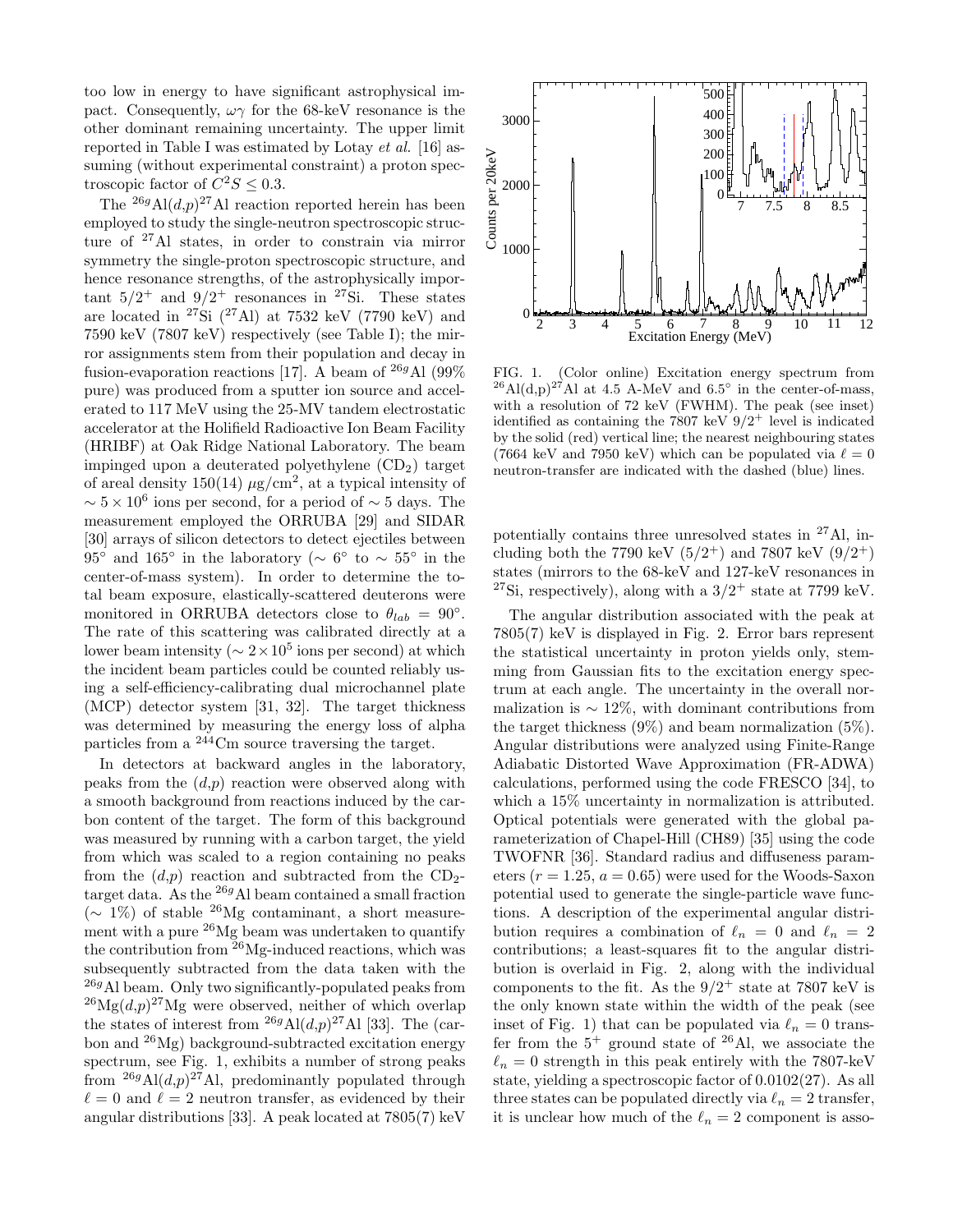

FIG. 2. (Color online) Differential cross sections for the peak at 7805(7) keV, fitted with a combination of  $\ell_n = 0$  and 2 neutron transfer calculations (solid red curve). The dashed (green) and dotted (blue) curves show the individual contributions to the fit. Error bars represent the statistical uncertainty in the proton yields stemming from Gaussian fits to the excitation energy spectrum at each angle.

ciated with each state. Under the assumption that the totality of the  $\ell_n = 2$  strength is associated with the  $5/2^+$ state at 7790 keV, a spectroscopic factor of 0.029(16) is obtained from the fit; we adopt a  $2\sigma$  upper limit for this spectroscopic factor when calculating  $\omega\gamma$  for the  $5/2^+$ resonance.

In order to determine the proton spectroscopic factors for the mirror states in  $27\$ Si, calculations of spectroscopic factors were performed for states in <sup>27</sup>Al and <sup>27</sup>Si within the Shell Model Embedded in the Continuum (SMEC) formalism [37], using the USD-b effective interaction and a continuum coupling constant of −650 MeV fm<sup>3</sup> (found in previous studies to be typical for this mass region [38]). The ratio of the theoretical spectroscopic factors  $(C^2 S_\pi^{\text{th}}$  for <sup>27</sup>Si to  $C^2 S_\nu^{\text{th}}$  for <sup>27</sup>Al, for the same shell model state) is used to scale the experimentallydetermined neutron spectroscopic factor  $C^2 S^{\text{exp}}_\nu$  for <sup>27</sup>Al to calculate the proton spectroscopic factor  $C^2S_{\pi}$  for the mirror state in <sup>27</sup>Si. This procedure accounts for the different continuum coupling due to the bindings of the mirror states in the two nuclides. For both the 68-keV and 127-keV resonances, the only shell-model state with the correct  $J^{\pi}$ , and similar excitation energy and  $C^2S$ , was adopted in each case for this procedure. The selection of any neighboring state for this analysis affects the final result by a negligible fraction of the uncertainty we ascribe to this part of our procedure, which stems from making large variations to the extent of continuum coupling  $(0, -650 \text{ and } -1300 \text{ MeV fm}^3)$  in order to generate



FIG. 3. (Color online) Reaction rate per particle pair for contributions to the <sup>26g</sup>Al $(p,\gamma)^{27}$ Si reaction rate from the 127keV (solid blue, with shaded uncertainty band) and 68-keV (solid red upper limit) resonances, and the nearest directlymeasured resonance at 189 keV (solid green, with shaded uncertainty band). The dashed lines correspond to the previously adopted upper limits [16].

a conservative estimate of the uncertainty in the ratio of spectroscopic factors. These spectroscopic factors are reported in Table II, along with resonance strengths derived under the assumption of  $\Gamma_p \ll \Gamma_\gamma$ , in the manner of Ref. [19]. The systematics of our entire procedure was validated by analyzing a decomposition of the differential cross sections associated with partially-resolved states located near 8 MeV [33], which contain the mirror states to the resonances at 189, 231, 241, 276 and 369 keV. The spectroscopic factors associated with  $\ell = 1,2,3$  transfers in this region are consistent with the known strengths of these resonances, all of which have been constrained by direct measurements.

For the 127-keV resonance,  $C^2S_{\pi} = 0.0085^{+24}_{-31}$  is extracted, over a factor of four higher than the upper limit of 0.002 set by the  $^{26}$ Al( $^{3}$ He, $d$ ) $^{27}$ Si measurement of Vogelaar [19]. The resultant strength of the 127-keV resonance  $(\omega \gamma = 2.6^{+0.7}_{-0.9} \times 10^{-5} \text{ meV})$  is correspondingly four times higher than the previously adopted upper limit. For the 68-keV resonance, the first experimental constraint on its spectroscopic factor yields  $C^2S_{\pi} \leq 0.054$ ; correspondingly an upper limit of  $3.0 \times 10^{-12}$  meV is assigned to the resonance strength. This reduces the upper limit by almost an order of magnitude from that adopted by Lotay et al [16]. The contributions from these resonances to the <sup>26</sup>Al $(p, \gamma)$ <sup>27</sup>Si rate as a function of temperature are plotted in Fig. 3, with curves comparing the current "ORNL" rates to those based upon the previ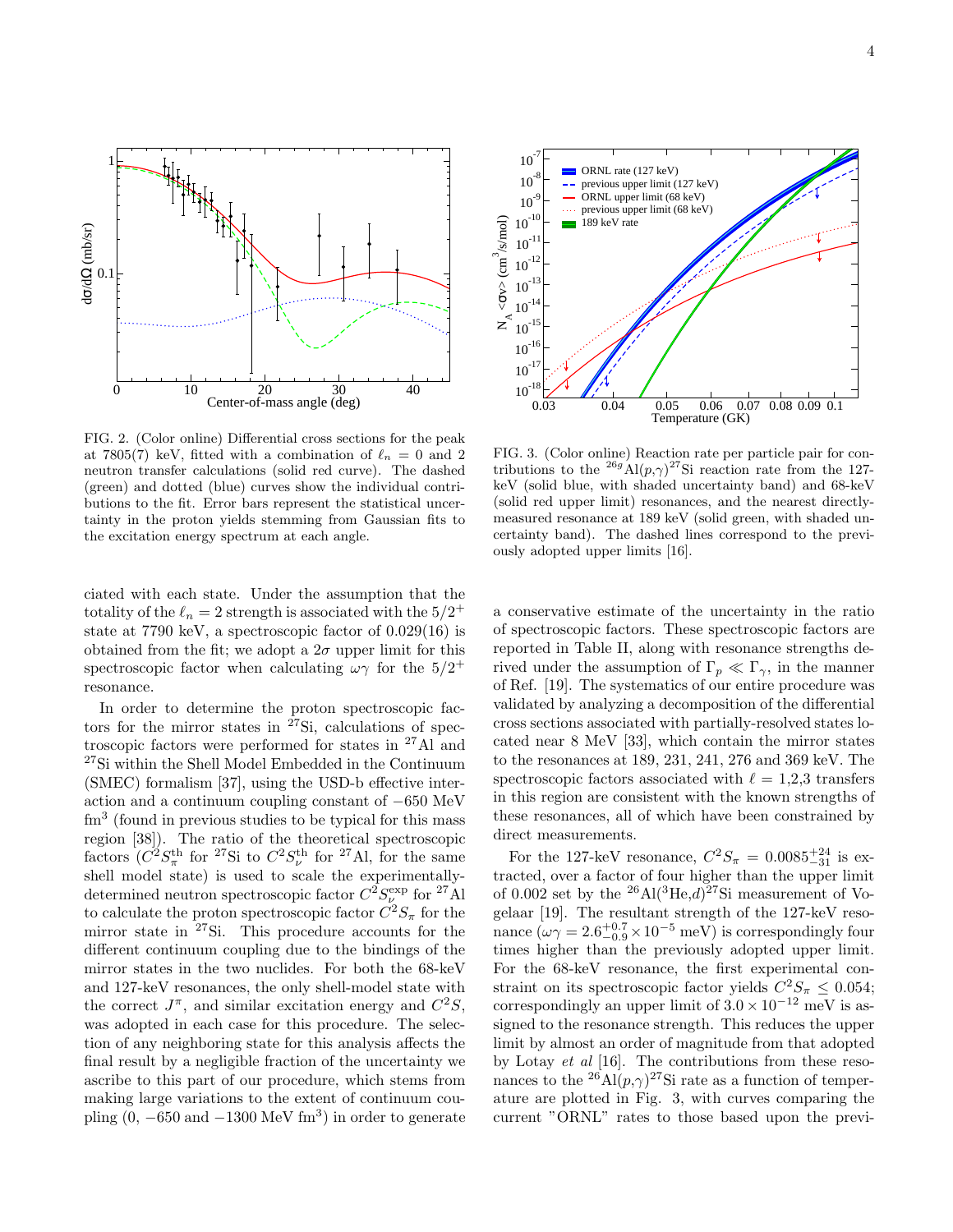ous spectroscopic information [16]. The new strengths indicate that the 127-keV resonance is dominant over a larger temperature range than previously estimated, and the potential contribution of the 68-keV resonance is relatively diminished. These considerable changes in the reaction rate and reduction in the rate uncertainty occur over the temperature range relevant to nucleosynthesis in AGB stars and in H core burning in  $\sim 80$  M<sub>☉</sub> WR stars, as highlighted by recent sensitivity studies [14, 24, 26]. The increase in the 127-keV resonance strength should impact the possibility of a direct measurement of this reaction which, though technically difficult, should be considered the highest priority in further constraining the <sup>26g</sup>Al( $p, \gamma$ )<sup>27</sup>Si rate at stellar temperatures.

In summary, the <sup>26g</sup>Al $(p,\gamma)$ <sup>27</sup>Si reaction rate has been considerably constrained at stellar temperatures via a spectroscopic measurement of single-neutron states in the mirror nucleus <sup>27</sup>Al. The 127-keV resonance is found to be a factor of four stronger than the previous upper limit, dominating over the temperature range important for H core burning in massive stars, which are known to be directionally correlated with the highly-studied  $^{26g}$ Al  $\gamma$ -ray signature.

The authors wish to express their gratitude to the staff of the HRIBF, a DOE Office of Science User Facility, and to Filomena Nunes for useful discussions. This material is based on work supported by the U.S. Department of Energy, Office of Science, Office of Nuclear Physics, under Contract Number DE-AC05-00OR22725 (ORNL), and Award Numbers DE-FG02-96ER40955 (TTU), DE-FG02-96ER40990 (TTU), DE-FG02-96ER40983 and DE-SC0001174 (UT); by the National Science Foundation under Contract Nos. PHY0354870, PHY0757678 (Rutgers); by the National Research Foundation of Korea under Grant No. NRF-2014S1A2A2028636; and by the UK Science and Technology Facilities Council under Contract No. PP/F000715/1. This research was sponsored in part by the National Nuclear Security Administration under the Stewardship Science Academic Alliance program through DOE Cooperative Agreement No. DE-FG52-08NA28552 (Rutgers, ORAU).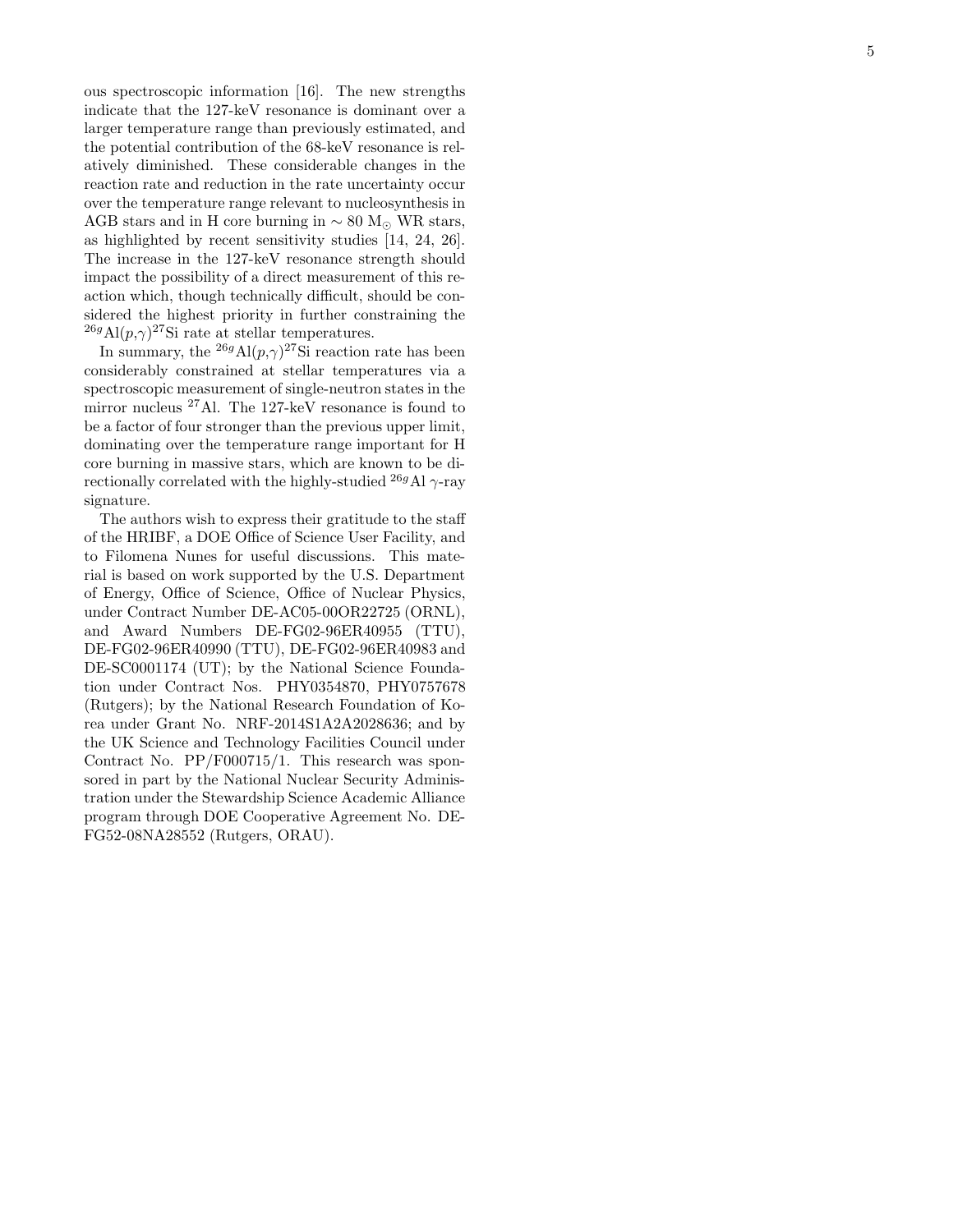TABLE II. Spectroscopic factors  $(C^2S_{\text{exp}})$  for single-neutron overlaps for states within the 7805(7)-keV peak in <sup>27</sup>Al, and derived proton spectroscopic factors  $C^2S_{\pi}$  for their mirror states in <sup>27</sup>Si, yielding <sup>26</sup>Al+p resonance strengths (see text). Single-particle widths  $\Gamma_{\rm s.p.}$  are calculated using a radius parameter of  $r = 1.25$ . Uncertainties reflect combined experimental and theoretical uncertainties (see text).

| $T^{\pi}$ | $^{27}$ Al<br>$E_x$ (keV) | $^{27}$ Al<br>$C^2S_{\nu}^{\textrm{exp}}$                                                                                                                                                                                      | $^{27}$ Al <sup>a</sup><br>$C^2S_{\nu}^{\text{th}}$       | $^{27}$ Si <sup>a</sup><br>$C^2S_{\pi}^{\textrm{th}}$ | ${}^{27}\mathrm{Si}$<br>$C^2S_{\pi}$ | $\Gamma_{\rm s.p.}$<br>(meV) | $\Gamma_p$<br>$(\text{meV})$                                           | $\omega\gamma$<br>(meV) |
|-----------|---------------------------|--------------------------------------------------------------------------------------------------------------------------------------------------------------------------------------------------------------------------------|-----------------------------------------------------------|-------------------------------------------------------|--------------------------------------|------------------------------|------------------------------------------------------------------------|-------------------------|
| $9/2^+$   | 7807                      | $0.0102 \pm 0.0021 \quad 0.0112^{+0.0007}_{-0.0002} \quad 0.0094^{+0.0016}_{-0.0024} \quad 0.0085^{+0.0024}_{-0.0031} \quad 6.70 \times 10^{-3} \quad 5.7^{+1.6}_{-2.1} \times 10^{-5} \quad 2.6^{+0.7}_{-0.9} \times 10^{-5}$ |                                                           |                                                       |                                      |                              |                                                                        |                         |
| $5/2^+$   | 7790                      | < 0.061                                                                                                                                                                                                                        | $0.0100^{+0.0006}_{-0.0002}$ $0.0088^{+0.0010}_{-0.0022}$ |                                                       | < 0.054                              |                              | $2.06 \times 10^{-10} \le 1.1 \times 10^{-11} \le 3.0 \times 10^{-12}$ |                         |

<sup>a</sup> From SMEC calculations using the USD-b effective interaction, using a continuum coupling constant of −650 MeV fm<sup>3</sup> .